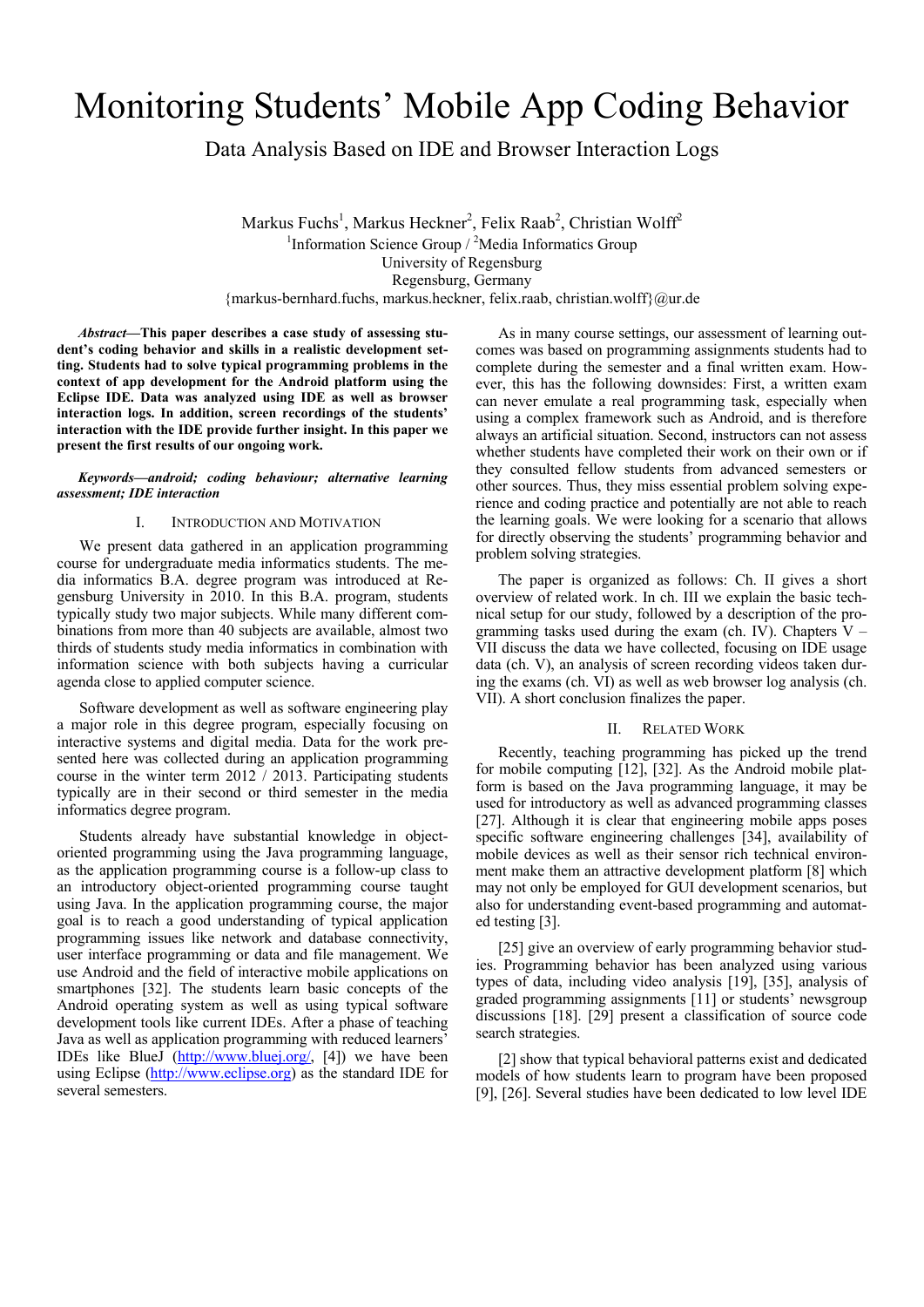interaction analysis: [37] offer a classification for IDE interaction. [20] and [21] describe copy & paste strategies employed by IDE users. General aspects of IDE usability have been described by [22], while [30] suggest usability improvements for the Eclipse IDE. [10] establishes programming success predictors on the basis of IDE usage.

Programmers' web search behavior has been studied by [17] using a specific software interfaces [31]. Usage of dedicated Q&A sites for software developers has been studied by [24] and [33]. [16] present *HelpMeOut*, a social recommender system that helps with compiler error messages.

Bringing together IDEs and relevant content from the web as an aid for programmers has been suggested repeatedly ([5], [13], [14]). Being able to pick up material from the web in an opportunistic mashup style has been described by [15]; similarly, [6] describe how programmers "opportunistically interleave Web foraging, learning, and writing code" ([6], p. 1).

#### III. TECHNICAL SETUP AND TOOLS

The assessment was conducted in a university facility that is equipped with 57 personal computers running Windows and Linux operating systems. At each assessment, all students were divided into two consecutive groups in order to alleviate both technical and organizational supervision concerns. Students were provided with a preconfigured version of the *Android Development Tools* (*ADT*, http://developer.android.com/tools/ sdk/eclipse-adt.html). *ADT* is an *Eclipse* plugin but also exists as standalone version preconfigured with all necessary tools for *Android* development. Since all students had used *ADT* for course assignments before, they were familiar with the features of the development environment. Installation of such tools in university computer labs is generally easier using selfcontained packages with no external dependencies so that teaching staff is able to update and configure all tools without involving technical support. In addition to *ADT,* we have preinstalled tools for logging and analysis of coding behavior at three different levels which we will describe in the following.

#### *A. IDE Events*

We used the publicly available *Eclipse* plugin *Fluorite* [37] that logs interaction events when working with the development environment. Compared to other logging tools, this plugin captures low-level commands in the editor so that researchers can explore frequently triggered commands or detect fine-grained usage patterns. The data is logged into *XML* files each time the *IDE* is closed. In order to prevent data loss, we asked students to restart the development tools before starting work on a new task. The authors of the tool also built a separate application for producing analysis reports and charts. However, we have found it more useful to extract relevant information from parsing the *XML* files with custom scripts we have developed for our analysis tasks. For future setups, we would consider adding another event logging plugin since *Fluorite* does not capture some details that appear interesting for closer inspection, for instance: Users select particular *menu items,* interact with the *line gutter* or produce *syntax errors* and cannot test the application. Gathering data about such interactions could reveal potential usability issues and help refining existing tools.

## *B. Browser Logs*

Since students were permitted to use code examples from their course assignments and to search the web for answers to problems, we also logged certain browser events. We included a portable version of the *Firefox* browser into the software package and asked students to use this browser instead of the standard browser of the operating system. An internally developed *Firefox* plugin logged data into a *JSON* file for each user, including events such as opening, closing, and switching of browser tabs, or selecting and copying text. This data was used to identify search terms and frequently visited web sites when students look up documentation or try to solve a coding problem. Furthermore, by logging text selections and copy commands, it can be determined which code snippets were actually pasted into the editor.

## *C. Screen Recording*

Although logging *IDE* and browser events is useful for quantitatively extracting information about certain aspects of coding behavior, we have found it essential to include screen recording into our software package. For example, students' intentions when they are trying to solve a problem over a period of several minutes are difficult to detect by relying solely on interpreting the low level events given in interaction logs. Watching the corresponding video, however, in many cases makes the nature of programming problems quickly apparent. What high-level steps were carried out by the students in order to find the solution may be seen as well. Although the process is time-consuming and we have not yet been able to fully analyze all of our collected video material, we have already found interesting behavior by randomly picking some videos and watching only few minutes. All videos were captured using a modified command-line version of the freely available screen recording software *CamStudio* (http://camstudio.org/).

## *Automated Setup and Submission*

All of the tools mentioned above were integrated into one single package that was distributed over the local network before the assessment started. Students were then asked to execute a *setup script* that created shortcut icons for the IDE and browser and started the video recording. For submission of the source code, log files, and video file, another script compressed all data into a single file. This file was then manually collected from each student. The reasons for manual collection were partly due to file size restrictions of our technical infrastructure since video captures produced several gigabytes of data for each participant.

Prior to the analysis students had to sign a consent form that data is collected in an anonymized form and used for research purposes. If students voted not to sign, analyses would have been turned off. However, all students agreed to take part in the study.

## IV. PROGRAMMING TASKS

Since the time of the exam was limited to 120 minutes, students did not have to code complete apps from scratch, but to extend or refactor existing code. All code was provided as an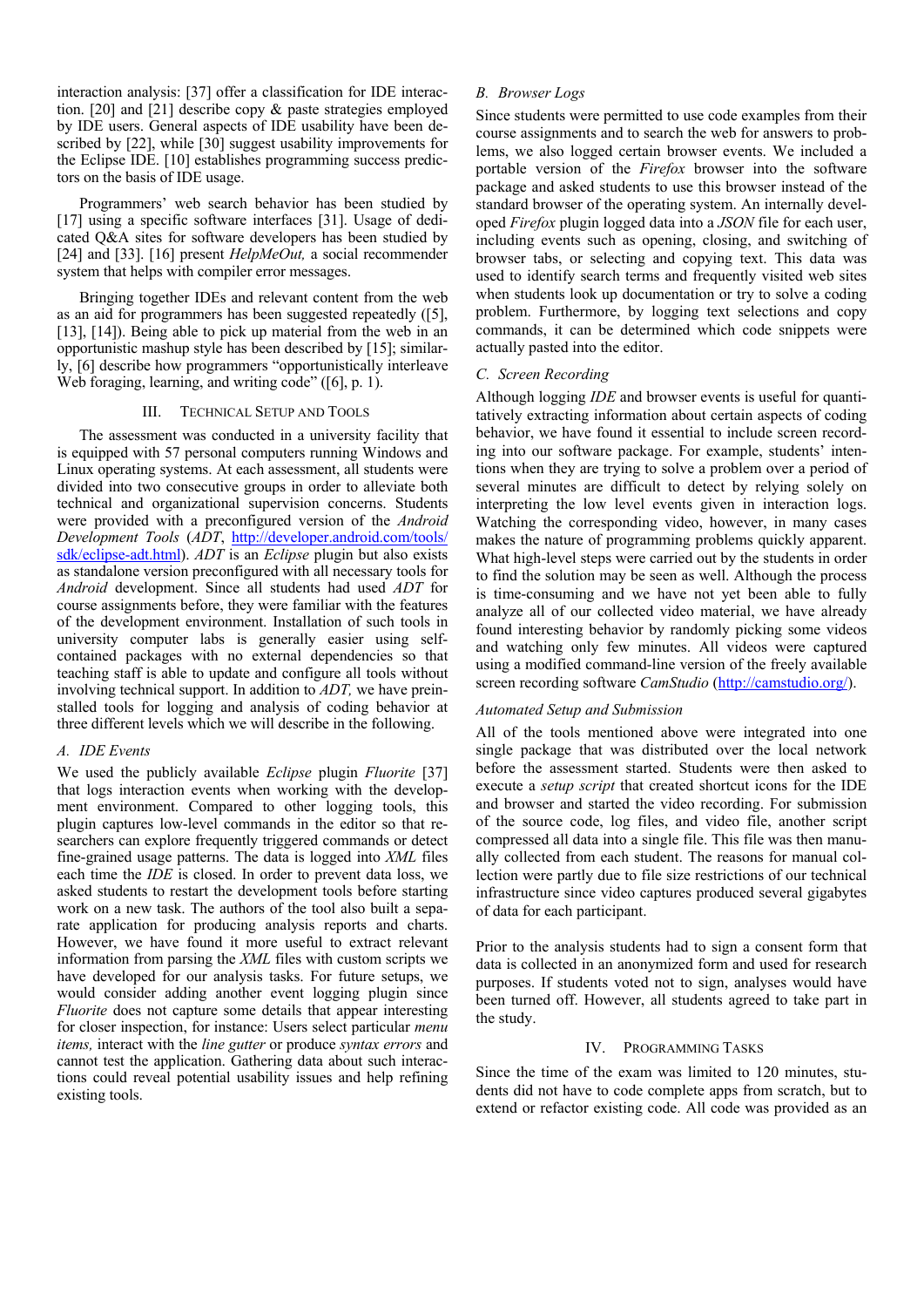Eclipse package that the students could import into their workspace.

The following list of tasks the students had to complete constitutes a whole exam:

1) *QuizApp* - Create a small quiz app that presents a question to players. The players can guess "quietly" for themselves, i.e. without making any input and check if their guess is correct once they press a "solution" button. The questions and the answers are integrated as XML string resources in the starter project. Furthermore, the complete game logic classes (i.e. the model in object-oriented terms) were already provided. Students had to correctly instantiate those classes, create the user interface (UI) and wire the model and the UI together.

2) *Responsive User Interfaces* – all Android applications possess a single application thread by default. Parallel execution needs to be implemented by the programmer using Threads or "AsyncTask", an approach specific to the Android framework. The starter project contains an application that calculates the faculty of a fixed number. This calculation takes several seconds to complete and consequently freezes the UI. Students had to add asynchronous functionality to the app and move the time-consuming calculation there, so that the UI stays responsive during calculation and is correctly updated using an alert dialog after the calculation has finished.

3) *Refactoring* – from the first course in object oriented programming onwards, students are introduced to well established coding practices. Among many others, these practices include variable and class naming conventions, class vs. instance variable usage, the model-view-controller pattern (MVC), as well as basic design principles like information hiding. The goal of this task was to refactor the code of an application which violates some of these principles, without altering the functionality.

# V. IDE USAGE AND INTERACTION

Adopting IDEs for teaching software engineering poses a dilemma for teachers: Introducing complex software such as *Eclipse* enables students to use the same tools as professionals but results in steep learning curves and requires additional supervision. For instance, we have observed issues with students not being able to install *Eclipse* on their own machines due to various compatibility issues or other obscure errors. Introducing special IDEs for novices may generally ease usage but also diverges too much from development as practiced in industry. As far as development for the *Android* platform is concerned, one example of an alternative programming environment is *Android App Inventor* [1]. Although working *Android* applications are created as output, the development process is drastically different since the tool uses a graphical approach: Programs are created by wiring and configuring multiple program blocks instead of writing code from scratch using the *Android* framework.

While both approaches have strength and weaknesses, from a teaching perspective, knowledge about actual usage of the programming environment is useful as students can be made aware of important functionality that they might have missed. Moreover, differences between experienced and inexperienced participants become apparent when they attempt to solve problems by using (or *not* using) IDE features that are supposed to support developers. In our study, we have found examples of more experienced students applying *help tips* or *quick fixes* in the *Eclipse* IDE more often and more successfully than participants that produced wrong solutions. It has been shown that the use of certain IDE features significantly correlates with final exam grades [10]. At the same time, the fact that particular functionality is *not* used might indicate lacking competencies beyond IDE usage.

From the perspective of toolmakers, recognizing patterns and deeper understanding of commands used is a precondition for designing improved tools. Since IDEs are often too functionality-oriented and fail to address important usability problems, they do not always hold the promise of improving developer productivity [22]. Knowledge about users' interaction can inspire new software development tools aimed at better supporting both experts and novice users, who are particularly hindered by usability issues in terms of control and efficiency [22].

# *IDE Log Analysis*

In order to examine students' interactions in the IDE, we extracted and merged all XML log files of the *Fluorite* [37] plugin so that particular events could be analyzed in its entirety or per participant. On the one hand, investigators can get insights about high-level information such as different types and frequencies of executed commands. On the other hand, detailed analysis of the interaction of multiple low-level events also reveals low-level usage patterns [37]. In this work, we report some preliminary results of extracting command frequencies from the log files by our custom analysis scripts.

Tab 1. shows average command frequencies per participants for a number of selected commands. The table does not include the most frequent commands, such as inserting text, selecting text, or moving the caret as they do not convey relevant information on programming behavior. One noticeable result is the average number of unique commands trigged per participant. Compared to the vast number of available commands in *Eclipse,* this value suggests that users are familiar only with a very small and limited subset of actions. Refactoring commands remain mostly unused, although one of the tasks in the first assessment encouraged students to improve the quality of existing code and fix bad coding style. In some of the video captures, we could also identify low productivity and errorproneness because those operations were often performed manually instead of relying on IDE support.

The high number of opened files indicates numerous context switches, despite projects consisting of only two or three main files that had to be edited in order to complete the task. As already known from other studies, the *backspace* key is one of the most frequently executed keystrokes when editing code, typically used to fix typing errors or rename elements [37].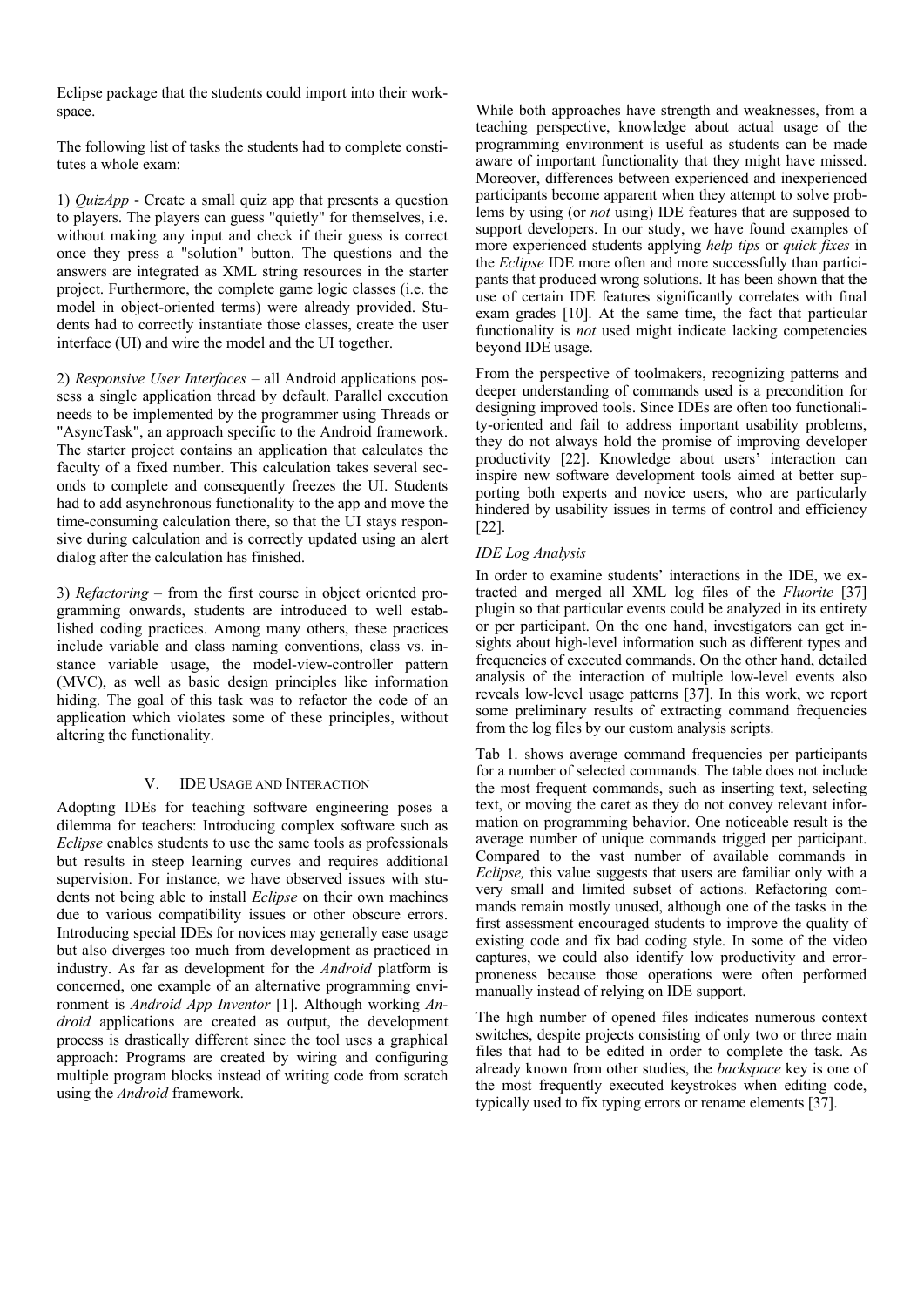This casts doubt on the usefulness of written tests for computer science courses where students still have to solve programming problems on paper. In fact, students' solutions have often been indicative of frequent revisions or illegible solutions, which complicates grading for teachers. *Auto-complete menus* (Content Assist) were often triggered manually, whereas video analysis has revealed that proposals displayed by the IDE were not always executed and participants instead resorted to consulting documentation in the web browser.

TABLE I. ECLIPSE COMMAND FREQUENCIES

| Type                                | Average |
|-------------------------------------|---------|
| <b>All Commands Used</b>            | 334.6   |
| <b>Unique Eclipse Commands Used</b> | 14.0    |
| Delete (Backspace)                  | 135.2   |
| Files Opened                        | 91.1    |
| Manual Content Assist               | 65.7    |
| Save                                | 31.8    |
| Paste                               | 26.1    |
| Copy                                | 15.3    |
| Cut                                 | 6.2     |
| Manual Quick Assist                 | 5.5     |
| Undo                                | 5.1     |
| Organize Imports                    | 4.2     |
| Code Formatting                     | 3.4     |
| Rename Refactoring                  | 2.3     |
| Redo                                | 0.3     |

# VI. VIDEO-BASED CASE STUDIES

In the following sections, we briefly present two case studies of students trying to solve one of the tasks of the first assessment (see section IV for a description of the task). Their applied strategies in solving the problem differ significantly with respect to IDE usage and adaptation of example code from different sources. The first student could be regarded as more experienced, while the latter is more inexperienced and received worse grades in two introductory computer science courses. Although we do not claim that the students' behavior is generalizable, we have found interesting features that might be repeatedly shown by other students within comparable skill levels.

# *A. Case 1*

The student starts by first inspecting the *Android layout* file (an XML file containing user interface components). He then creates references to user interface components in the *activity* file (the main code file for the application) and adds events that respond to user interactions (e. g., clicking on a button). Since from the task description he knows about the requirement of *threading*, he searches for "android threading" in Google, follows the first result that links to the Android documentation about processes and threads, and studies the example code. Based on the code examples, he creates the required *AsyncTask* class and uses *help tips* and *quick fixes* in Eclipse to complete the class implementation without copying from the documentation. Next, he attempts to use *auto-*

*complete proposals* for adding a suitable method call to show the required progress bar component but cannot find a matching method. He then performs a series of Google searches ("android progressbar move on asynctask"), opens the first search results in multiple browser tabs, and studies code on the QA website *StackOverflow*. Additionally, he consults API guides in the *Android* documentation and uses local search. After another Google search for "spinning progressbar android", he opens the first few search results (*StackOverflow*) in new browser tabs. He then switches back and forth multiple times between code examples and the editor window, trying to add the correct implementation. A similar process could be observed when he had worked on showing the alert dialog component (search for "alertdialog android", opening browser tabs, switching back and forth between code example and editor). After over half an hour of editing code, he tests the application for the first time and notices that the alert dialog is not shown. He continues by matching his code to example code from documentation and various opened websites, reads *help tips* and *warnings* in *Eclipse*, and tests the application after each change. Finally he discovers the missing method call to actually show the alert dialog and successfully completes the task. In total, he produced about 35 lines of working source code in about 45 minutes.

## *B. Case 2*

The student also starts by inspecting relevant project files and adding events in order to respond to user interface interactions. He performs the first Google search on how to show the alert dialog component, opens the first results in new browser tabs, and implements the dialog based on example code. After about 20 minutes, he tests the application and checks the working dialog component. He continuous by trying to implement *threading* based on code of previous assignments, which he opens in a separate text editor window, and pastes copied methods into the editor. From then on, the student tries several different approaches to implement asynchronous background processing but fails each time, although he consults various websites and his own code examples. This is mainly because he does not recognize the required structure and execution order of methods. He fails to understand which methods initialize, perform, and finalize the background task. The examples partially contained additional code that the original author had added for demonstration purposes. This code was then copied without adapting it, causing errors in the student's program. After several additional web searches, inspecting example code, and changing parts of the code, the student finally gives up and continuous with the next task. In total, he produced about 95 lines of erroneous source code in about 75 minutes.

## *C. Discussion*

Besides the first student successfully completing the task in less time and with less code, there are several observable differences between both students. In case 1, web search is more focused and directed towards specific problems. He also seems more familiar with the *Android* documentation and API guides. Example code is not copied but first studied and then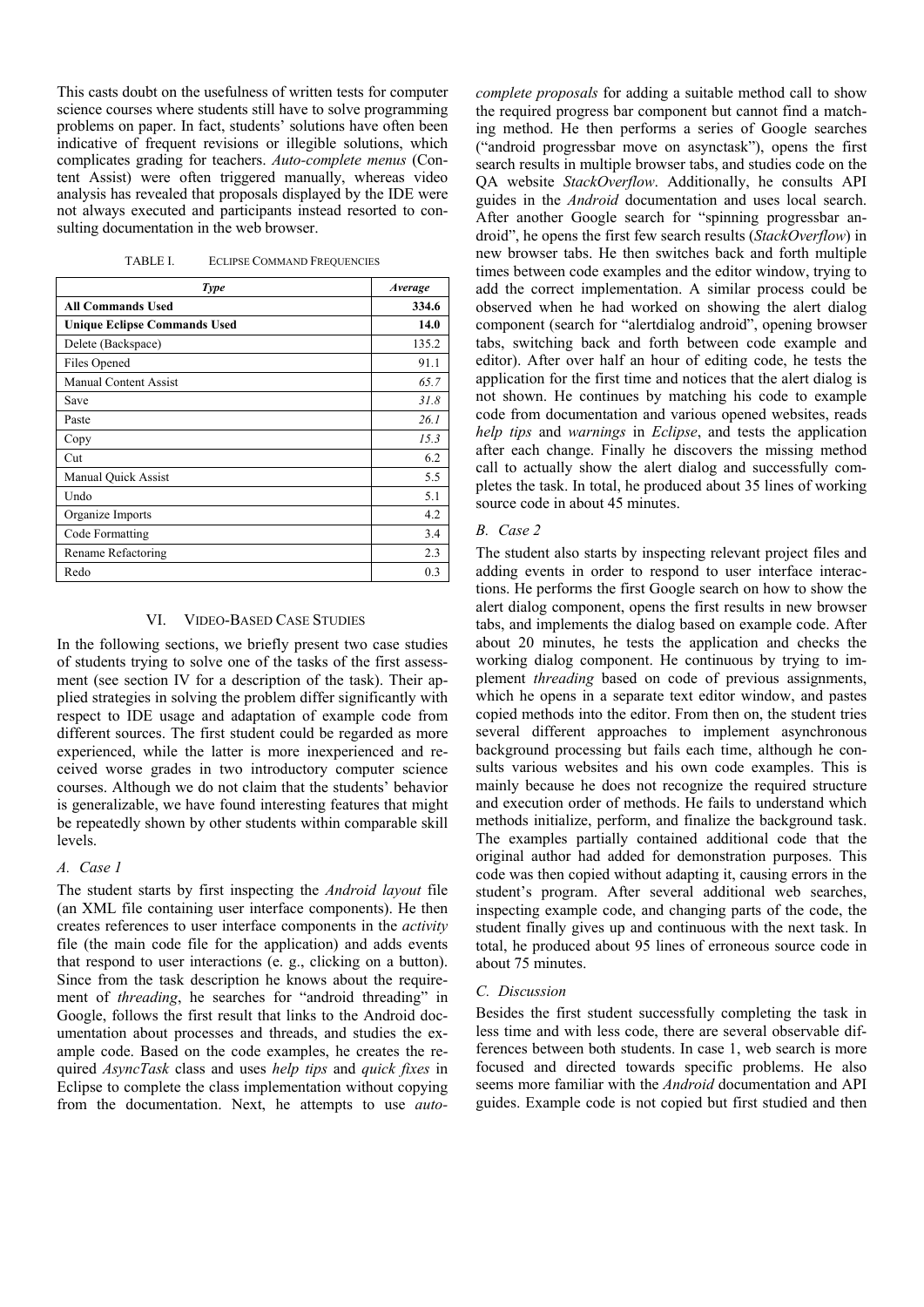adapted to the requirements of the task. Furthermore, the student deliberately and often uses supportive *Eclipse* features such as *help tips*, *warnings*, *quick fixes* and *auto-complete*. The second student, on the contrary, less frequently and less actively uses supportive *Eclipse* features. It could be argued that this somewhat confirms study results where IDE usage is correlated with exam grades [10]. The second student's approach could be described as trial-and-error-programming. He also relies on web search and examples but fails to reshape the code to solve the task. Moreover, he is misguided by example code since he fails to understand core concepts and consequently does not identify code that was added for demonstration purposes only. Another remarkable difference is variable naming: In case 2, there is no clearly recognizable naming scheme, different conventions and styles are randomly mixed and inconsistently applied throughout the program.

In general, the observations mentioned above confirm the usefulness of such assessments since students obviously cannot solve programming tasks by simply copying from example code but rather need to fully understand the underlying core concepts.

## VII. BROWSER LOG ANALYSIS

To track the usage of the portable installation of the Firefox internet browser during the exam, we developed a dedicated add-on with the Jetpack  $SDK<sup>1</sup>$ . This SDK provides multiple high-level APIs that enabled us to easily track and log multiple browser-related events to a local JSON file:

- *open:* Triggered when a new browser tab was opened.
- *ready:* This event was triggered every time the document object model (DOM) of a website was loaded. The add-on then saved the URL of the loaded page. Page loads that Firefox could serve from the cache were not logged, though. This means that there were no events triggered when the user hit the browser back button, for example.
- *activate:* Every time the user activated a previously inactive tab, the add-on saved the URL of the page loaded in this tab.
- *selection:* When the user selected text on a page, the add-on logged both the selected text and the URL of that page. $<sup>2</sup>$ </sup>
- *clipped:* By injecting a script in every loaded website, the add-on listened for the keyboard shortcut CTRL+C and logged the content of the clipboard and the source URL of the copied text.
- *closed:* Triggered when a browser tab was closed.

In total, our add-on logged 1942 events (Tab. 2 shows event frequency by type) in the exam of the winter term 2012. The event counts per student lie between 14 and 266 and can serve as an indicator for usage intensity. So, every student took advantage of the opportunity to use the internet browser during the exam at least once, but the intensities differ starkly.

| <b>Event Type</b> | Count |
|-------------------|-------|
| ready             | 979   |
| activate          | 418   |
| closed            | 286   |
| open              | 223   |
| clipped           | 36    |

To find out what the students mainly used the browser for, we took a closer look at the logged URLs for all 'ready'-events. When opening a search result, Google redirects the browser over a special referrer URL. Because of that, there were always two events in the dataset when the student clicked on a search result link: One for the referrer URL and another one for the real URL of the search result. After removing these duplicated events, 58 % of all ready events were generated either by directly opening the Google homepage, by opening a Google query through the browser search bar, or by clicking a link in the search results page. Another 25.2 % of the ready events arose through various "about"-pages the Firefox browser loads when opening a new tab, for example. Only the remaining 16.8 % of the URLs were loaded either because the student directly typed it in the address bar or clicked on a link within a page that was opened via the search results list. So, the students used the internet browser mainly for Google searches, opened on average about two results per search and only rarely navigated to another page from there.

Next, we analyzed the 140 Google search queries our add-on captured. Seven of them were neither development- nor taskrelated and were removed from the dataset. The remaining queries were manually put in at least one of the following seven categories, based on the taxonomy suggested by [13]. When the search was ambiguous we turned to the videos for clarification.

- *Code elements:* Queries that did contain at least one API element even if the spelling was not correct, e.g. "android alertdialog", "asynch task", "asynctask progressbar".
- *Code ideas:* Queries where the student knew what he wants to do but had not already identified the corresponding API element. Examples: "invisible android text", "android string array aus xml" (Engl. "android string array from xml")
- *Sites:* When the student searched for a specific site or used the site name as filter for a code elements search. Examples include "android developer", "dicct", "android api", "stackoverflow android alertdialog".
- *Troubleshooting:* Queries where the student apparently looked for solutions to a specific problem or that did contain an error message. Example searches include "android app not responsive", "cant set asynch

<sup>&</sup>lt;sup>1</sup> https://wiki.mozilla.org/Jetpack.

<sup>&</sup>lt;sup>2</sup> Probably because of SDK stability issues, there were no selection events logged in the dataset from the winter term 2012.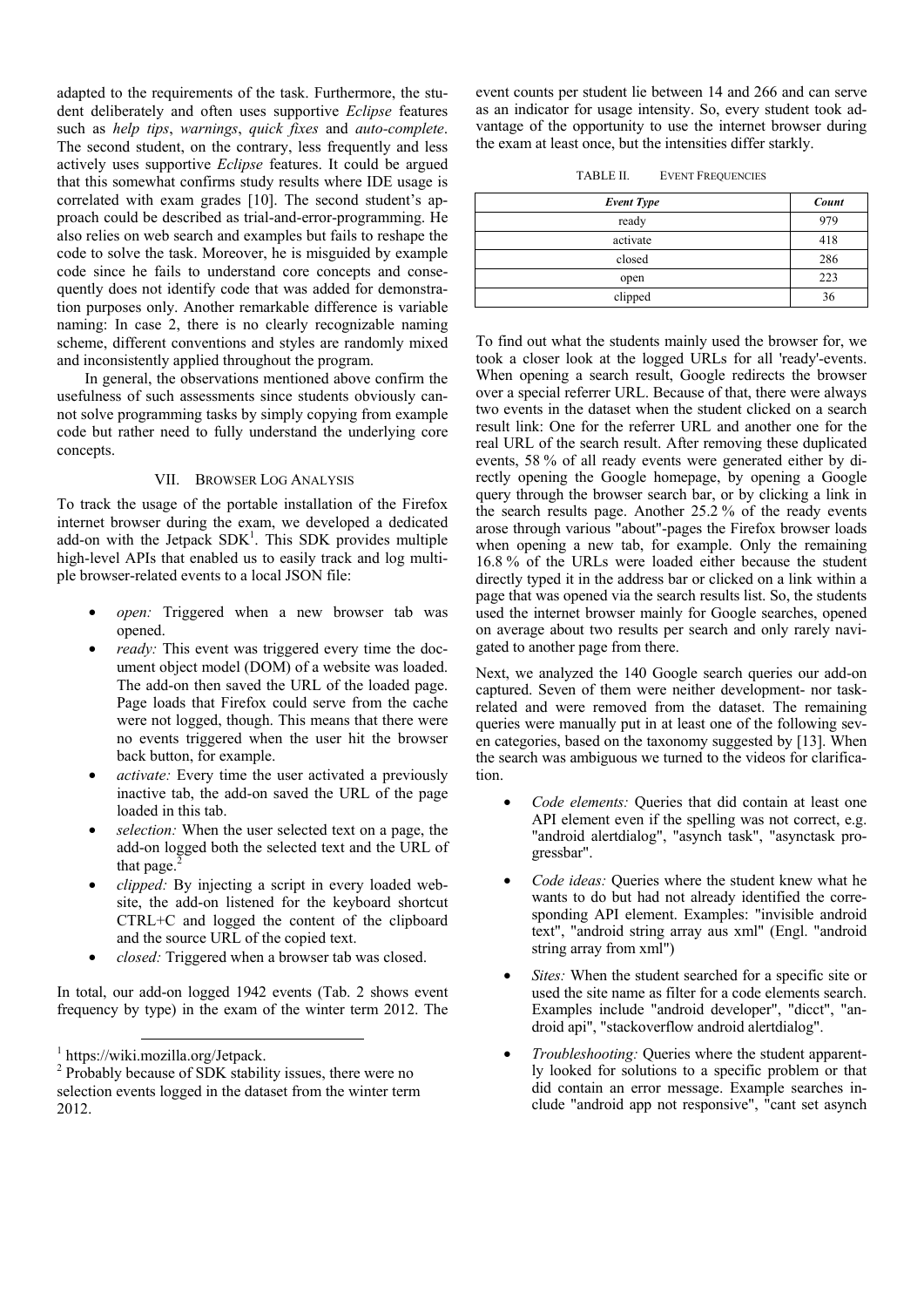task public", "The constructor AlertDialog.Builder (new View.OnClickListener(){}) is undefined".

- *Basic Programming:* Searches where the student looked for information about a basic programming concept not specifically related to the Android API, e.g. "auf methoden aus anderem package zugreifen" (Engl. "access methods of another package") or "android statische methoden aufrufen" (Engl. "android call static methods").
- *Concepts:* Examples for queries in this category are "refactoring", "sauberen code schreiben" (Engl. "write clean code"), where the informational goal was at a higher level than code elements.
- *Tools:* Queries where the student looked for information about the available tools, e.g. "eclipse show line number".

As Tab. 3 shows, students mostly used search to overcome what [23] call *use* or *coordination* learning barriers: They knew *which* API elements they had to use to solve a problem, but not *how* to use them. This comes as no surprise, as students get deep insight into Android application development during the course. Therefore, they should be familiar with the API elements they had to use for the tasks of the assessment. The relatively high number of searches for specific sites can be explained with the fact that the students could not use their own browser, with the consequence that they had no access to their bookmarks. The sites the students opened this way were the Android developer homepage<sup>3</sup>, an online dictionary<sup>4</sup>, the course's eLearning platform<sup>5</sup> and the university homepage<sup>6</sup> .

TABLE III. CATEGORIES OF QUERIES

| Category          | Percent |  |
|-------------------|---------|--|
| Code elements     | 60.9    |  |
| Code ideas        | 14.3    |  |
| <b>Sites</b>      | 13.5    |  |
| Troubleshooting   | 6.8     |  |
| Basic programming |         |  |
| Concepts          | 2.3     |  |
| Tools             |         |  |

It is also interesting to note that more than two thirds of all queries contained the term "android". Apparently, students used it as filter to remove results for code elements with similar names from other platforms (e.g. Windows). The importance of extending the search query with the term "android" becomes particularly clear in one case (depicted in Fig. 1), where the student searched for "progressbar bewegen" (Engl. "progressbar turn") and the first eight results all pointed to the MSDN documentation<sup>7</sup>.

- 3 http://developer.android.com
- 4 http://www.dict.cc
- 5 http://grips.uni-regensburg.de
- 6 http://www.uni-regensburg.de
- 7 http://msdn.microsoft.com

#### Fig. 1. Search results for a query where the term "android" was omitted.



The Google search result referrer URL not only contains the URL of the target page but also the rank it had on the result list. Unsurprisingly, more than 90 percent of all opened results were positioned at one of the first five ranks.

| TABLE IV. | <b>TOP 5 RESULT DOMAINS</b> |
|-----------|-----------------------------|
|-----------|-----------------------------|

| Category                   | <b>Percent</b> | Count |
|----------------------------|----------------|-------|
| stackoverflow.com          | 40.7           | 105   |
| developer.android.com      | 19.8           |       |
| www.mykong.com             | 6.2            | 16    |
| www.helloandroid.com       | 47             |       |
| msentwicklung.blogspot.com | 23             |       |

Finally, we examined the target pages of all opened search results (Tab. 4 shows the Top 5 domains of opened results). One immediately notices the predominance of the Q&A site StackOverflow<sup>8</sup>. It clearly shows that "Google is UI" was one of the building blocks of this site and, from the beginning, it was designed with search engine optimization in mind [33]. The questions at StackOverflow generally are focused on a very specific problem or task, e.g. "How to call a Java class from a Android Activity"<sup>9</sup>, "Android: AsyncTask recommen-

 <sup>8</sup> http://stackoverflow.com

<sup>9</sup> http://stackoverflow.com/questions/6093594/how-to-call-ajava-class-from-a-android-activity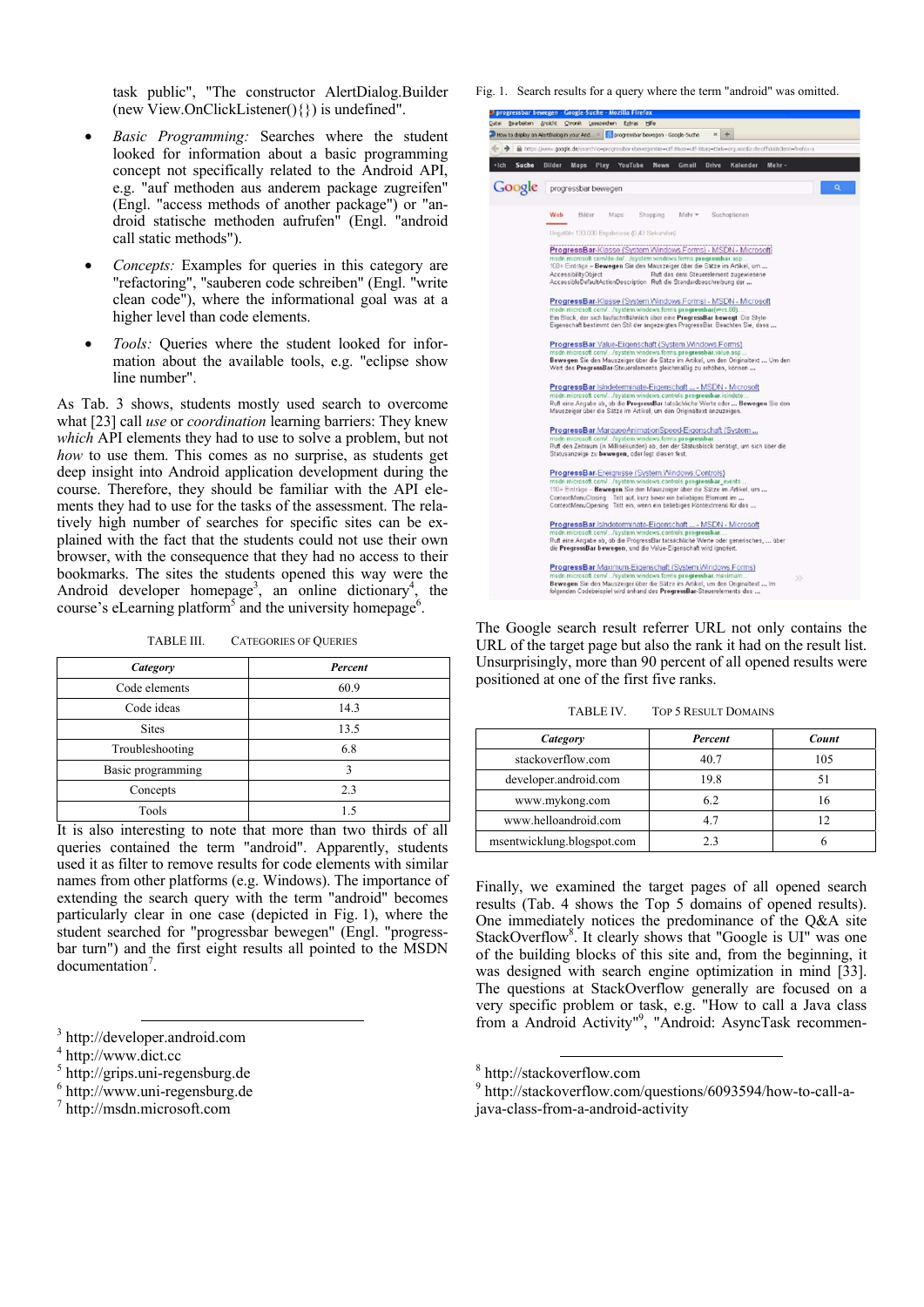dations: private class or public class?"<sup>10</sup>, "Android: 'thread exiting with uncaught exception (group= $0x4001d88$ )'"<sup>11</sup>. This helps us explain why the students accessed 87 different questions in the 105 results, of which 75 were accessed only once. As the question sites typically contain lots of source code examples, a good overview of how to use a specific API element can be obtained after viewing some of the related questions. This may be another explanation for the high popularity of StackOverflow results during the exam.

## VIII. CONCLUSION AND OUTLOOK

The results given above represent first insights from selected data only. Especially the extensive video material calls for an in–depth analysis of programming behavior and students' problem solving strategies which we want to perform in the near future. The fact that a more or less arbitrary selection of sample material as presented above already yields some relevant insights makes this a promising perspective, all the more as only few video-based studies on programming behavior exist so far [19], [35]. The combination of IDE and browser logs with video analysis provides both, low level interaction details as well as high level insight into typical strategies and problems the students encounter.

We believe that the proposed approach offers a realistic environment to assess student's programming performance and thus to determine whether learning goals were reached. Our first qualitative judgments reflect tremendously improved competence levels of students when compared to earlier courses with only homework assignments and a traditional exam. However, this needs to be verified in additional studies. We can only speculate if the daunting task of live coding creates a very strong incentive for thorough coding practice and preparation.

Additionally, the effort required for setting up the coding environment and gathering results by far exceeds the effort for a traditional assessment such as an exam, because special computer labs need to be organized, the software needs to be deployed and results need to be gathered directly after the exam. We plan to streamline the rollout process and the results gathering.

In a more general perspective, the study design proposed here might also be used for longitudinal studies of students' programming behavior. Given the students approval, long time behavioral changes reflecting respective changes in programming competencies could be analyzed using log as well as video data as described above. Such data might be used for individual counselling as typical problems like not using helpful IDE features are detected from the log data automatically. In the long run, such data might also be used for enhancing IDE help functions even further.

<sup>10</sup> http://stackoverflow.com/questions/4823891/androidasynctask-recommendations-private-class-or-public-class

### **REFERENCES**

- [1] Ahmad, K., & Gestwicki, P. (2013). *Studio-based learning and app inventor for android in an introductory CS course for non-majors*. Paper presented at the Proceeding of the 44th ACM technical symposium on Computer science education, Denver, Colorado, USA.
- [2] Allevato, A., & Edwards, S. H. (2010). *Discovering Patterns in Student Activity on Programming Assignments*. Paper presented at the The Engineering Educator of 2016. 2010 ASEE Southeast Section Conference, Blacksburg, VA. http://se.asee.org/proceedings/ASEE2010/Papers/PR2010All158.PDF
- [3] Allevato, A., & Edwards, S. H. (2012). *RoboLIFT: engaging CS2 students with testable, automatically evaluated android applications*. Paper presented at the Proceedings of the 43rd ACM technical symposium on Computer Science Education, Raleigh, North Carolina, USA.
- [4] Barnes, D. J., & Kölling, M. (2011). Objects First with Java: A Practical Introduction Using BlueJ: Prentice Hall Press.
- [5] Brandt, J., Dontcheva, M., Weskamp, M., & Klemmer, S. R. (2010). *Example-centric programming: integrating web search into the development environment*. Paper presented at the Proceedings of the SIGCHI Conference on Human Factors in Computing Systems, Atlanta, Georgia, USA.
- [6] Brandt, J., Guo, P. J., Lewenstein, J., Dontcheva, M., & Klemmer, S. R. (2009). *Two studies of opportunistic programming: interleaving web foraging, learning, and writing code*. Paper presented at the Proceedings of the SIGCHI Conference on Human Factors in Computing Systems, Boston, MA, USA.
- [7] Buckley, J., Exton, C., & Good, J. (2004). *Characterizing Programmers' Information-Seeking during Software Evolution*. Paper presented at the Proceedings of the 12 International Workshop on Software Technology and Engineering Practice.
- [8] Dabney, M. H., Dean, B. C., & Rogers, T. (2013). *No sensor left behind: enriching computing education with mobile devices*. Paper presented at the Proceeding of the 44th ACM technical symposium on Computer science education, Denver, Colorado, USA.
- [9] Dagdilelis, V., Satratzemi, M., & Evangelidis, G. (2002). What they really do?: attempting (once again) to model novice programmers' behavior. *SIGCSE Bull., 34*(3), 244-244. doi: 10.1145/637610.544513
- [10] Dyke, G. (2011). *Which aspects of novice programmers' usage of an IDE predict learning outcomes*. Paper presented at the Proceedings of the 42nd ACM technical symposium on Computer science education, Dallas, TX, USA.
- [11] Edwards, S. H., Snyder, J., Pérez-Quiñones, M. A., Allevato, A., Kim, D., & Tretola, B. (2009). *Comparing effective and ineffective behaviors of student programmers*. Paper presented at the Proceedings of the fifth international workshop on Computing education research workshop, Berkeley, CA, USA.
- [12] Goadrich, M. H., & Rogers, M. P. (2011). *Smart smartphone development: iOS versus android*. Paper presented at the Proceedings of the 42nd ACM technical symposium on Computer science education, Dallas, TX, USA.
- [13] Goldman, M., & Miller, R. C. (2009). Codetrail: Connecting source code and web resources. *J. Vis. Lang. Comput., 20*(4), 223-235. doi: 10.1016/j.jvlc.2009.04.003
- [14] Hartmann, B., Dhillon, M., & Chan, M. K. (2011). *HyperSource: bridging the gap between source and code-related web sites*. Paper presented at the Proceedings of the SIGCHI Conference on Human Factors in Computing Systems, Vancouver, BC, Canada.
- [15] Hartmann, B., Doorley, S., & Klemmer, S. R. (2008). Hacking, Mashing, Gluing: Understanding Opportunistic Design. *IEEE Pervasive Computing, 7*(3), 46-54. doi: 10.1109/mprv.2008.54
- [16] Hartmann, B., MacDougall, D., Brandt, J., & Klemmer, S. R. (2010). *What would other programmers do: suggesting solutions to error messages*. Paper presented at the Proceedings of the SIGCHI Conference on Human Factors in Computing Systems, Atlanta, Georgia, USA.
- [17] Hoffmann, R., Fogarty, J., & Weld, D. S. (2007). *Assieme: finding and leveraging implicit references in a web search interface for*

<sup>&</sup>lt;sup>11</sup> http://stackoverflow.com/questions/7740767/androidthread-exiting-with-uncaught-exception-group-0x4001d800